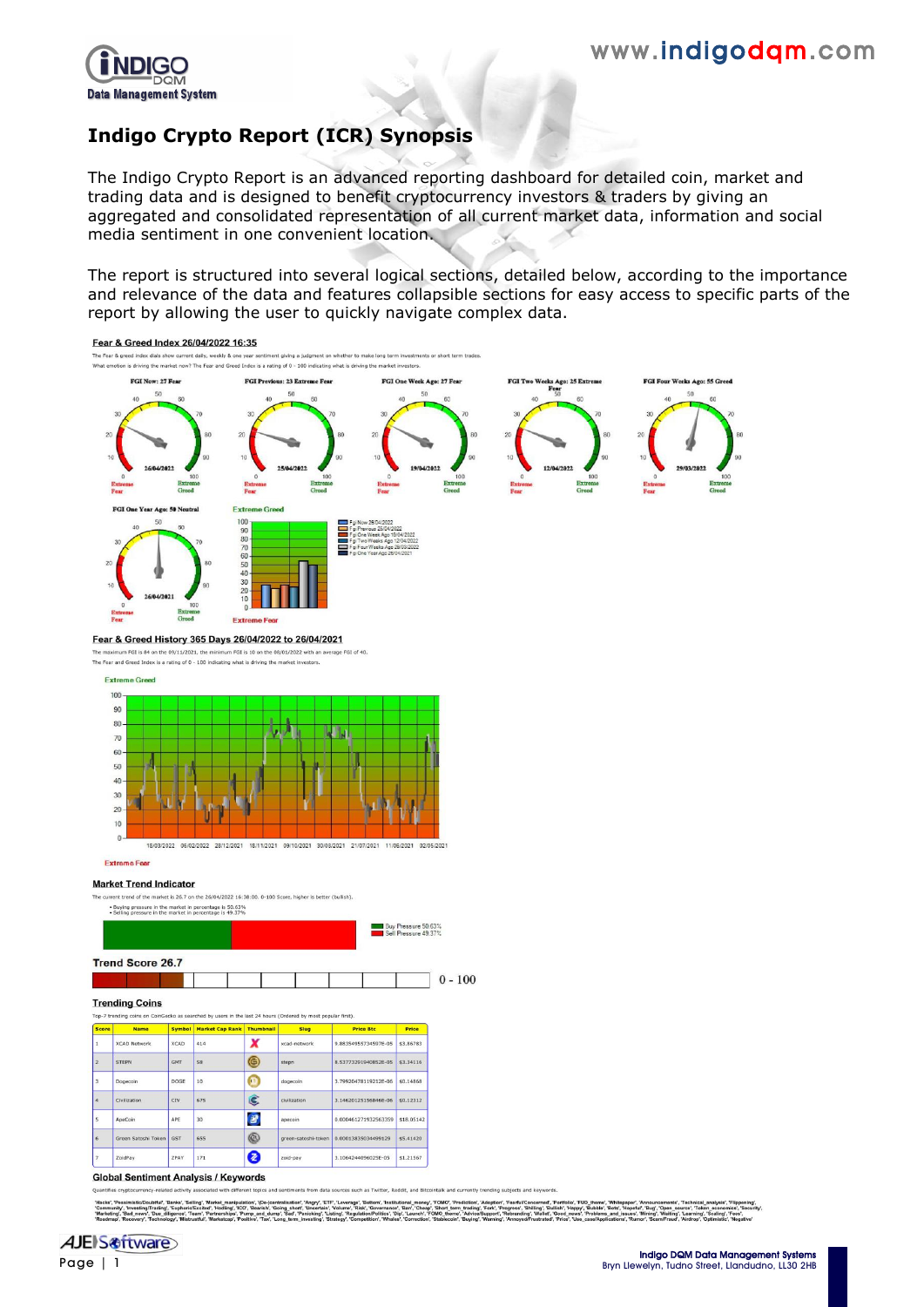### **1). Latest Coin and GFI News**

The Report Software provides news feed 365 days a year from a range of media channels & Crypto news magazines.

A trader can use this information to learn if companies & institutions including others businesses are investing plus using block chain technology etc.

### **2). Coin Articles**

Various relevant coin articles from a range of media channels & Crypto news magazines

### **3). Coin Categories**

Lists all coin categories with market data showing name, details, market cap and 24 hour volume.

### **4). Coin Exchange Rates**

Coin names, types, symbols and exchange rates relative to the current Bitcoin price.

### **5). Fear & Greed Index's**

The fear & greed index dials show current daily, weekly and one year sentiment giving a judgment on whether to make long term investments or short term trades.

What emotion is driving the market now? The Fear and Greed Index is a rating of 0 - 100 indicating what are driving the market investors.

The quick glance dials show trading and market sentiment along with a 365 day or 1 year history of fear & greed indexes.

The crypto market behaviour is very emotional. People tend to get greedy when the market is rising which results in FOMO (Fear of missing out). Also, people often sell their coins in irrational reaction of seeing red numbers.

•Extreme fear can be a sign that investors are too worried. That could be a buying opportunity. •Extreme greed is when investors are getting too greedy, that means the market is due for a correction.

The current sentiment of the Bitcoin market and crunch numbers are put into a simple meter from 0 to 100. Zero means "Extreme Fear", while 100 means "Extreme Greed".

*Fear and Greed Index API Data by Alternative.me*

#### **6). Market Trend Indicator**

The Market Trend Indicator gives the current trend of the market with a 0-100 Score, higher is better (bullish) also shows the market buying and selling pressure.

•Buying pressure in the market in percentage. •Selling pressure in the market in percentage.

### **7). Trending Coins**

Top-7 trending coins on CoinGecko as searched by users in the last 24 hours (Ordered by most popular first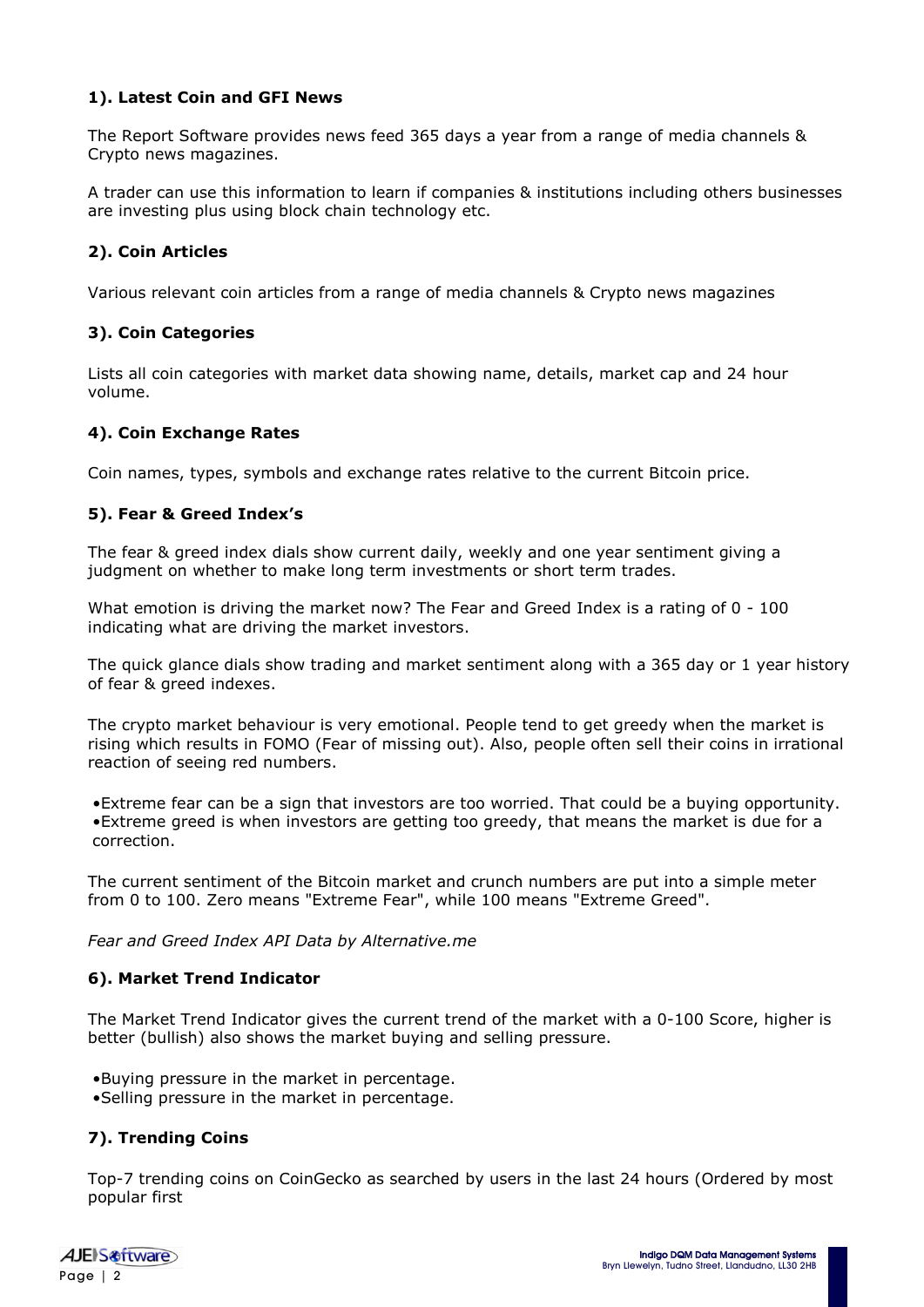### **8). Global Sentiment Analysis / Keywords**

Quantifies cryptocurrency-related activity associated with different topics and sentiments from data sources such as Twitter, Reddit, and Bitcointalk and currently trending subjects and keywords.

### **9). Coin of the Day and History**

The coin of the day report section shows a table with the current coin of the day and previous coins dated back up to 14 days. The coin of the day section also shows social sentiment scoring and 24 hour coin data with open, close, high and low prices in a table and chart.

### Social Sentiment Scoring

The Galaxy Score ™ is a combined measure of cryptocurrency indicators used to correlate and understand the overall health, quality and performance of a specific project. In short, it indicates how well a coin is doing. The Galaxy Score can also be used as a signal when a project is entering a new territory, from very positive to very negative.

The overall score combines the total score of four key performance indicators:-

1). Price Score - A score derived from a moving average that gives the coin an indication of upward or downward trend based solely on the market value.

2). Social Sentiment - A percentage-based score of the overall bullishness or bearishness of all collected social posts.

3). Social Impact - A score of the volume/interaction/impact of social to give a sense of the size of the market or awareness of the coin.

4). Correlation Rank - The algorithm that determines the correlation of social data to the coin price/volume.

ALTRank™ is designed to access a cryptocurrency's community and traction and compare that across the entire cryptocurrency marketplace.

**AltRankTM** is made up of the following metrics:-

1). Market Volume Rank - A measure of a currency's market volume based on validated exchange volume

2). Social Volume Rank - A measure of the unique volume across all our data sources

- 3). Percent Change versus Bitcoin Rank A measure of a currency's performance against Bitcoin
- 4). Social Score Rank A measure of the total volume across all our data sources

Put directly, if a cryptocurrency is consistently ranking in the top 25, you should be paying attention.

*Galaxy Score TM Data by LUNARCRUSH API V2*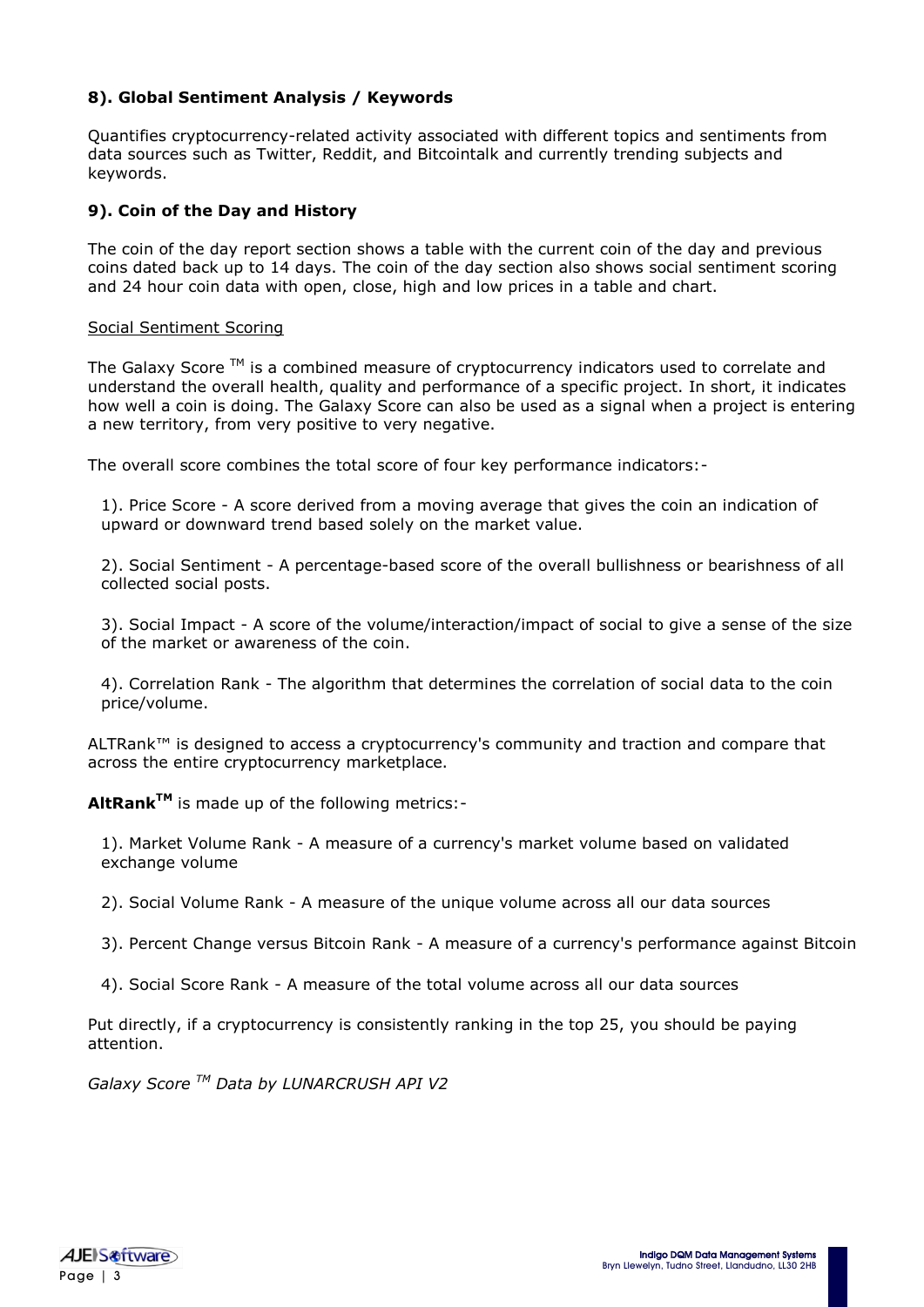## **10). Top 50 Coin Rankings**

Concentrating on the top fifty Crypto Coins is the safest place to trade. The data Report Software shows which Coins are best & worst performers since their inception.

The ranking chart shows daily change of the top 50 and will show those coins that fall out of the top 50 & those that replace them determining which to keep and what to sell sooner.

#### **11). Detailed Coin Data and Sentiment**

This section features a number of sub-sections and includes a description of the coin, back ground history, social media links with current values and market values over several days.

The sentiment area shows current social sentiment and several key indicators to show coin health using advanced AI algorithms to calculate quality and performance of the project.

#### Social Sentiment Scoring

The Galaxy Score  $TM$  is a combined measure of cryptocurrency indicators used to correlate and understand the overall health, quality and performance of a specific project. In short, it indicates how well a coin is doing. The Galaxy Score can also be used as a signal when a project is entering a new territory, from very positive to very negative.

The overall score combines the total score of four key performance indicators:-

1). Price Score - A score derived from a moving average that gives the coin an indication of upward or downward trend based solely on the market value.

2). Social Sentiment - A percentage-based score of the overall bullishness or bearishness of all collected social posts.

3). Social Impact - A score of the volume/interaction/impact of social to give a sense of the size of the market or awareness of the coin.

4). Correlation Rank - The algorithm that determines the correlation of social data to the coin price/volume.

ALTRank™ is designed to access a cryptocurrency's community and traction and compare that across the entire cryptocurrency marketplace.

**AltRankTM** is made up of the following metrics:-

1). Market Volume Rank - A measure of a currency's market volume based on validated exchange volume

2). Social Volume Rank - A measure of the unique volume across all our data sources

3). Percent Change versus Bitcoin Rank - A measure of a currency's performance against Bitcoin

4). Social Score Rank - A measure of the total volume across all our data sources

Put directly, if a cryptocurrency is consistently ranking in the top 25, you should be paying attention.

*Galaxy Score TM Data by LUNARCRUSH API V2*